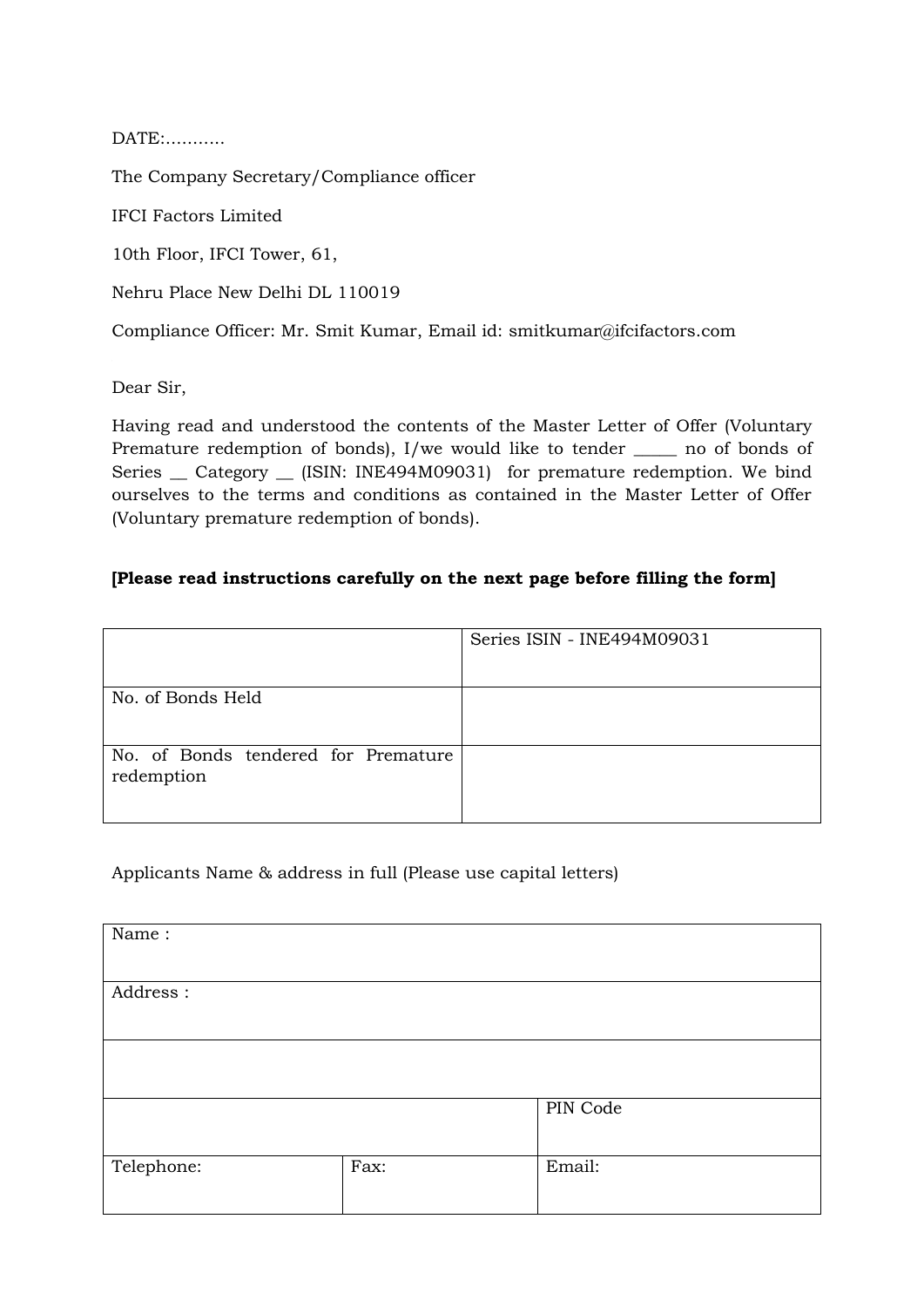| <b>Contact Person</b> | Mobile No. | Email |
|-----------------------|------------|-------|
|                       |            |       |

Sign: Seal: (For Company)

For and on behalf of (Company Name)\_\_\_\_\_\_\_\_\_\_\_\_\_\_\_\_\_\_\_\_\_\_\_\_\_\_\_\_\_\_\_\_\_\_\_\_\_\_\_\_\_\_\_\_

| Name of the authorized   Designation<br>Signatory | Signature |
|---------------------------------------------------|-----------|
|                                                   |           |

# **Details of the Bank Account of the Applicant (From where debentures have been transferred)**

| Bank Name & Branch |  |
|--------------------|--|
| Nature of Account  |  |
| Account No.        |  |
| IFSC/NEFT Code     |  |

# **Depository Details of the applicant**

| DP Name                         |           |  |
|---------------------------------|-----------|--|
| DP ID                           | Client Id |  |
| PAN/GIR no. of the<br>Applicant |           |  |